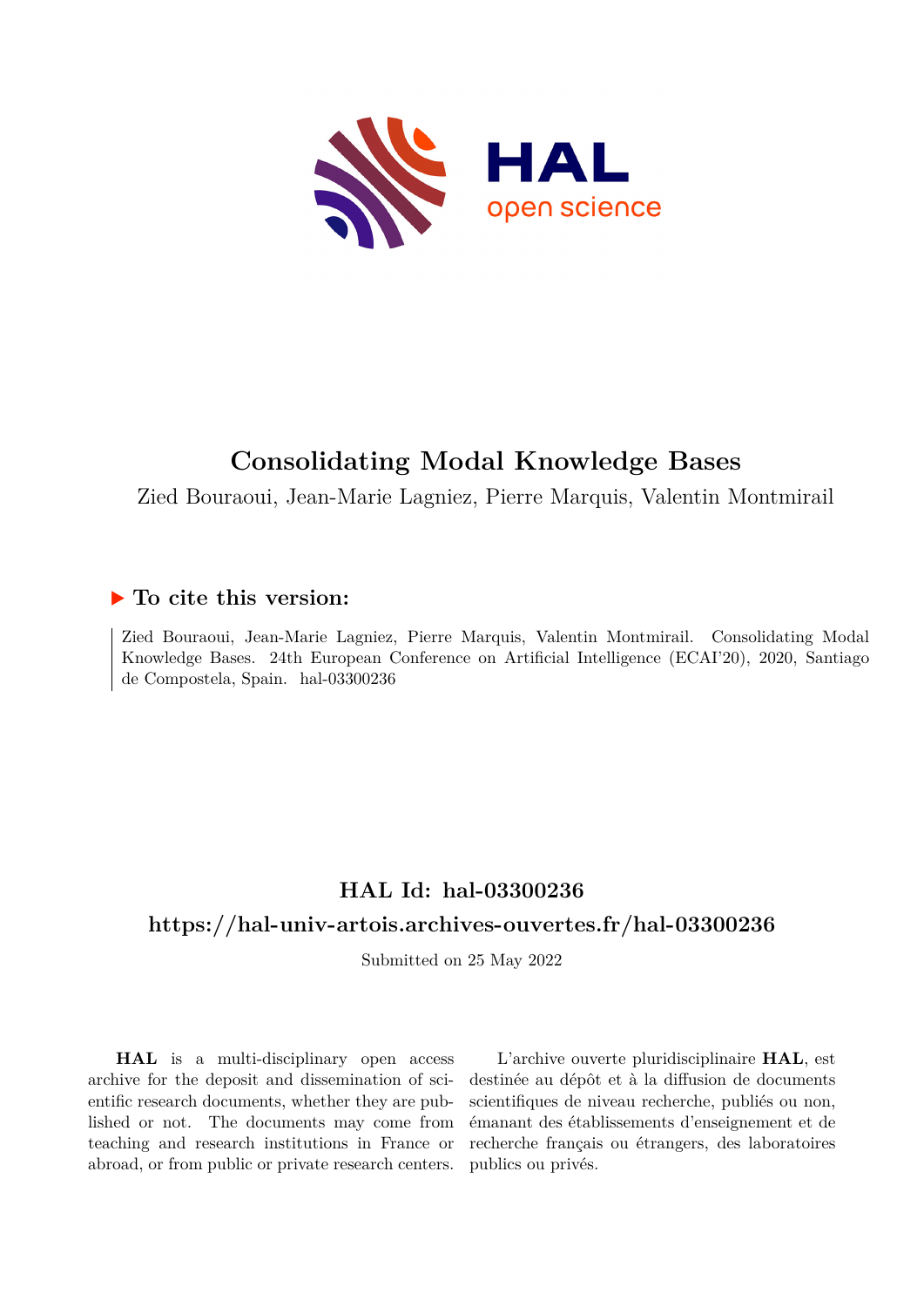# Consolidating Modal Knowledge Bases

**Zied Bouraoui**<sup>1</sup> and Jean-Marie Lagniez<sup>2</sup> and Pierre Marquis<sup>3</sup> and Valentin Montmirail<sup>4</sup>

Abstract. This paper introduces a novel approach to the consolidation of knowledge bases represented as modal logic formulae. The objective is to turn the given knowledge base into another knowledge base such that the latter is consistent even when the former is not. Our approach follows a strategy that locally spots and iteratively consolidates inconsistent subformulae of the input knowledge base. Existing methods for consolidating a knowledge base typically consist in selecting some of its maximal consistent subbases. Such methods are suited to the case the input is a (conjunctively-interpreted) set of formulae. However, they are inadequate when the input consists of a single inconsistent modal formula since, in the modal case, a formula cannot always be turned into a conjunction of simpler formulae. Furthermore, such methods consolidate any base consisting of a single inconsistent formula into the empty base. Our approach does not suffer from such limitations and preserves more information in the general case. From a computational point of view, it ensures that the size of the consolidated base is bounded by the size of the input knowledge base. We present some empirical results demonstrating the practical feasibility of our approach.

#### 1 INTRODUCTION

Logical deduction is the key inference mechanism to draw sound conclusions from a knowledge base (a conjunctively-interpreted set of formulae). It provides natural explanations for the consequences that can be derived. However, when the knowledge base under consideration is inconsistent, logical deduction is no longer appropriate, because it trivializes: every formula can be derived from an inconsistent base, including the conflicting information causing the inconsistency (*ex falso quodlibet sequitur*).

The problem of inconsistency management has received considerable attention in a wide variety of areas, including databases (e.g., [2, 26, 6]), ontology-based query answering (e.g., [11, 3]), multiagent systems (e.g., [19]), description logics (e.g., [17, 36]), belief merging and revision (e.g., [16, 33]).

Many approaches have been designed so far to avoid the trivialization of inference when the knowledge base is inconsistent (e.g., [21, 13, 5]). Some of them, based on paraconsistent logics, either consider weakened proof systems, or non-classical semantical settings to ensure that an inconsistent formula has some models even if none of them is classical (e.g., [32, 30, 8, 18, 9]). Such approaches lead to inference relations that are not necessarily explosive when the input is an inconsistent formula, but they suffer from a couple of drawbacks: in general, they do not preserve the set of logical con-

<sup>3</sup> CRIL, IUF, Univ. Artois & CNRS, France, marquis@cril.fr

sequences of the input even when it is consistent and they do not guarantee that the set of consequences of the input is classically consistent. This prevents from reasoning classically from it.

Another family of approaches for reasoning under inconsistency gather approaches that weaken the input base instead of weakening the deduction relation. Several weakening mechanisms can be considered, the simplest one being formula inhibition (i.e., the removal of some formulae from the knowledge base when it is inconsistent). Such approaches also have some pros and some cons. From the positive side, they lead to knowledge bases that are classically consistent. As such, they can be used for the consolidation purpose. However, they do not avoid the trivialization problem when the knowledge base consists of a single formula. Indeed, if this formula is inconsistent, removing it from the base leads to a consolidated base, which is consistent, but empty. Accordingly, every piece of information contained in the input base is lost and the set of consequences of the consolidated base consists only of the valid formulae. It must be noted that the single formula situation cannot always be avoided, for two main reasons. On the one hand, though in classical logic settings, a formula can be decomposed into the conjunction of simpler formulae (especially, a conjunction of clauses), this is not the case in every logic, especially in modal logics [10]. On the other hand, replacing in a knowledge base the conjunction of two subformulae by the subformulae themselves is not neutral from the inference point of view [20]. Formulae that "come together" (i.e., that are linked by a conjunction in the knowledge base) may come from the same source of information so that they should not always be split into independent pieces of information (in some cases, they must be kept or removed as a whole).

A simple approach from this family consists in keeping only in the consolidated base the "free formulae" of the input base, i.e., those formulae that are not involved in any conflict. Said differently, this approach consists in removing all formulae participating in an inconsistency. Doing so, the loss of information could be considerable (which has a direct impact on the set of conclusions that can be drawn from the consolidated base), but from a computational point of view the size of the consolidated base remains bounded by the size of the input base, which is a desirable feature. More sophisticated approaches, used for instance in default reasoning [31], consist in focusing on maximal consistent subsets (i.e., maximal with respect to set inclusion) of the input base, and in taking advantage of all / some of them (the preferred ones, often characterized using a plausibility ordering over formulae) to draw conclusions. In this case, the consolidated base is equivalent to the disjunction of all preferred maximal consistent subsets). Compared to the "free formulae" approach, such approaches lead to preserve more information from the input base, but do not offer any polynomial guarantee on the size of the consolidated base. Indeed, a knowledge base can have exponentially many maximal consistent subsets.

<sup>1</sup> CRIL, Univ. Artois & CNRS, France, bouraoui@cril.fr

<sup>2</sup> Huawei Paris Research Center, France, jean-marie.lagniez@huawei.com

<sup>4</sup> Avisto Telecom, IIoT Solutions Team, Vallauris, France, valentin.montmirail@avisto.com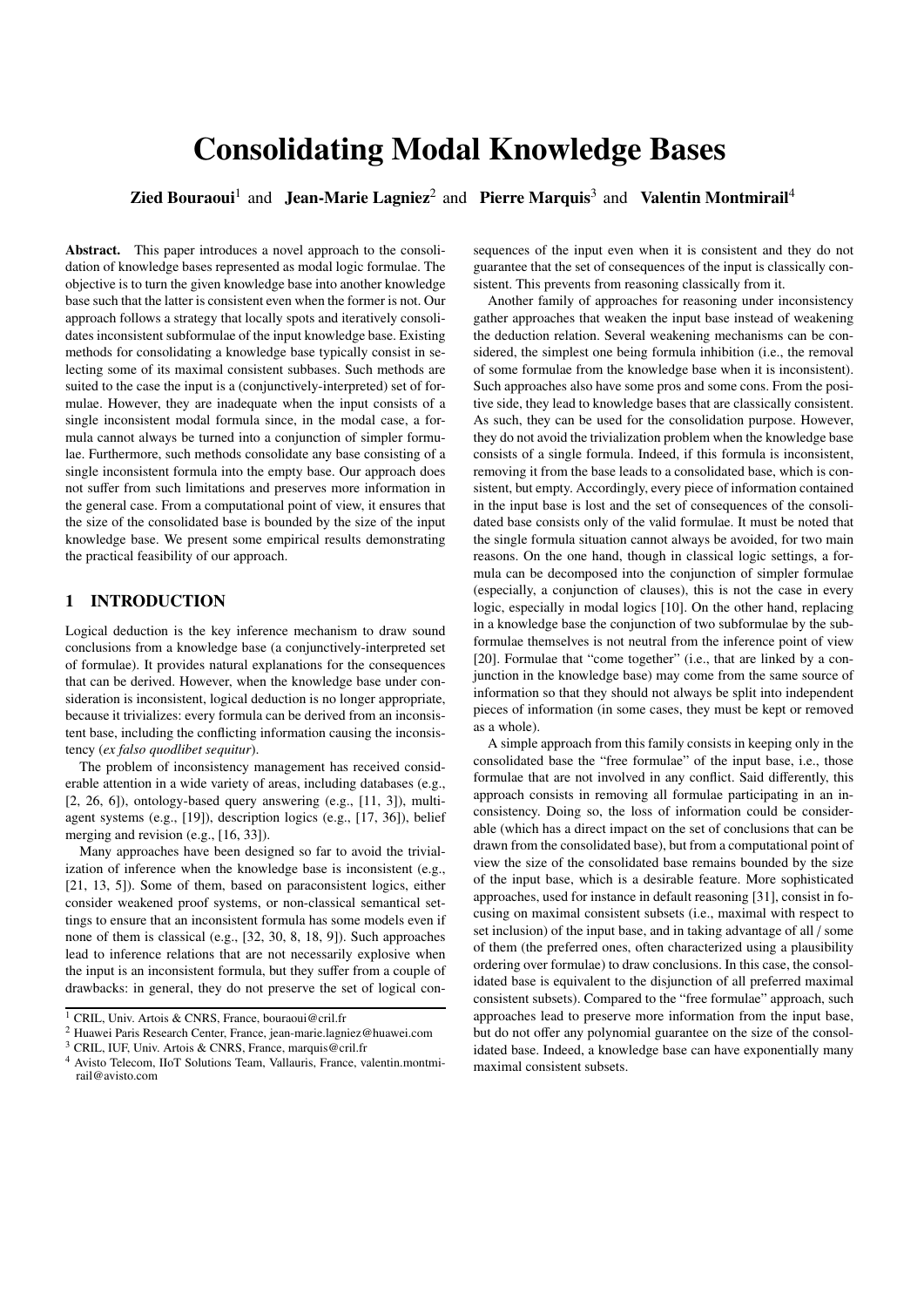Figure 1:  $\varphi = \Box(\land(\land(\Diamond(p), \Box(\land(\land(q, \neg q), \neg p))), \Diamond(\neg(\land(p, q))))))$ 



In this paper, we present an approach to the consolidation of an inconsistent modal knowledge base. We focus on single-agent normal modal logics (e.g., [12]), the family of logics based on modal logic K. In this setting, a formula  $\varphi$  cannot always be turned into a conjunctively-interpreted set *S* of subformulae of  $\varphi$  such that *S* is equivalent to  $\varphi$  (even though some existing works exist in this direction [28]). As a consequence, in the case when the knowledge base consists of a single inconsistent modal formula, approaches to consolidation based on free formulae or maximal consistent subsets (as mentioned above) will lead to an empty consolidated base.

Our approach to consolidation is parametrized by a weakening mechanism (the simplest one consisting in replacing subformulae by the Boolean constant always true) and it outputs a knowledge base that is not empty even when its input consists of a single, inconsistent formula. In a nutshell, our approach consists in consolidating subformulae of the input formula in an iterative fashion until recovering consistency. When the weakening mechanism that is exploited outputs a weakened formula that is of smaller size than the size of its input, our approach guarantees that the size of the consolidated knowledge base to be generated is bounded by the size of the input formula.

Example 1. *As a matter of illustration, consider the formula* ϕ *represented in functional notation by* ϕ <sup>=</sup>  $\square(\wedge(\wedge(\Diamond(p), \Box(\wedge(q, \neg q), \neg p)))$ ,  $\diamond(\neg(\wedge(p, q))))$  *and depicted hereafter (p and q are propositional symbols).*

*When interpreted as a formula from* K *(the basic modal logic*  $[12]$ ,  $\varphi$  *is inconsistent. It can be observed that the subformula* <sup>∧</sup>(^(*p*), (∧(∧(*q*, <sup>¬</sup>*q*), <sup>¬</sup>*p*))) *is inconsistent since at the same time p* is possible and  $\land$ ( $\land$ ( $q$ ,  $\neg q$ ),  $\neg p$ )  $\equiv \bot$  *is necessary, which cannot hold. Actually, this inconsistency impacts the whole formula*  $φ$ *, rendering it inconsistent as well. On the other hand, the subformula* ^(¬(∧(*p*, *<sup>q</sup>*))) *is not involved in any inconsistency. If the free formula approach or the maximal consistent subsets approach is used for consolidating the knowledge base*  $K = {\varphi}$ *, then every piece of information will be lost* ( $\varphi$  *is not a free formula of K, hence the consolidated base will be the empty set of formulae).*

*An alternative, yet more desirable result would consist in replacing*  $\varphi$  *by its "free subformula"*  $\Diamond(\neg(\land(p,q)))$ *. Doing so, more information would be preserved by the consolidation process though avoiding the size of the consolidated base to blow up.*

#### 2 BACKGROUND

In this section, we give some background on normal modal logics (for more details see [12]). We use here the standard modal logic syntax and Kripke semantics [15]. In particular, the *language*  $\mathcal L$  of modal logic is based on  $P$  a countably infinite set of propositional variables  $(p, q, \ldots)$  and the logical symbols (connectives and modalities) from  $\{\neg, \wedge, \vee, \Box, \Diamond, \top, \bot\}.$  We use Greek letters  $\alpha, \beta, \ldots$  to denote modal logic formulae. We also use the standard abbreviation  $\perp \stackrel{\text{def}}{=} \neg \top$  and  $\diamond \varphi \stackrel{\text{def}}{=} \neg \Box \neg \varphi$ . The size of a formula  $\varphi$ , denoted size( $\varphi$ ), is defined inductively as follows: inductively as follows:

$$
size(\tau) = size(\rho) = 1
$$
  
\n
$$
size(\varphi_1 \land \varphi_2) = size(\varphi_1 \lor \varphi_2) = 1 + size(\varphi_1) + size(\varphi_2)
$$
  
\n
$$
size(\Box \varphi_1) = size(\Diamond \varphi_1) = size(\neg \varphi_1) = 1 + size(\varphi_1)
$$

The satisfiability/unsatisfiability of a modal formula is defined in terms of "model" and "satisfaction relation". A "model" of a modal logic formula is a Kripke structure that satisfies the formula [22]. A *Kripke structure* is a triple  $K = \langle W, R, V \rangle$ , where *W* is a non-empty set of possible worlds,  $R \subseteq W \times W$  is a binary accessibility relation and  $V : \mathbb{P} \to 2^W$  is a valuation function which associates, with each  $p \in \mathbb{P}$ , the set of possible worlds from *W* where *p* is true. A *pointed Kripke structure* is a pair  $\langle K, \omega \rangle$ , where K is a Kripke structure and  $\omega$  is a possible world in *W*. Throughout the paper, in order to alleviate the phrasing, one uses the term "Kripke structure" to refer to "pointed Kripke structure".

The satisfaction relation  $\models$  between Kripke structures and formulae in  $\mathcal L$  is defined inductively as follows:

| $\langle \mathcal{K}, \omega \rangle \models \top$                       |                                                                                                                         |
|--------------------------------------------------------------------------|-------------------------------------------------------------------------------------------------------------------------|
| $\langle \mathcal{K}, \omega \rangle \models p$                          | iff $\omega \in V(p)$                                                                                                   |
| $\langle \mathcal{K}, \omega \rangle \models \neg \varphi$               | iff $\langle \mathcal{K}, \omega \rangle \not\models \varphi$                                                           |
| $\langle \mathcal{K}, \omega \rangle \models \varphi_1 \wedge \varphi_2$ | iff $\langle \mathcal{K}, \omega \rangle \models \varphi_1$ and $\langle \mathcal{K}, \omega \rangle \models \varphi_2$ |
| $\langle \mathcal{K}, \omega \rangle \models \varphi_1 \vee \varphi_2$   | iff $\langle \mathcal{K}, \omega \rangle \models \varphi_1$ or $\langle \mathcal{K}, \omega \rangle \models \varphi_2$  |
| $\langle \mathcal{K}, \omega \rangle \models \Box \varphi$               | iff $\forall \omega's.t(\omega, \omega') \in R \text{ implies } \langle K, \omega' \rangle \models \varphi$             |
| $\langle \mathcal{K}, \omega \rangle \models \Diamond \varphi$           | iff $\exists \omega'$ s.t $(\omega, \omega') \in R$ and $\langle K, \omega' \rangle \models \varphi$                    |
|                                                                          |                                                                                                                         |

A formula  $\varphi \in \mathcal{L}$  is **valid** (denoted by  $\models \varphi$ ) iff it is satisfied by all Kripke structures  $\langle \mathcal{K}, \omega \rangle$ . A formula  $\varphi \in \mathcal{L}$  is **satisfiable** iff  $\neg \varphi$  is not valid (denoted  $\not\models \neg \varphi$ ). A Kripke structure that satisfies  $\varphi$  is called a model of  $\varphi$ . A formula  $\varphi \in \mathcal{L}$  is **unsatisfiable** iff  $\varphi$  is not satisfiable.

We assume the reader familiar with the different schemata of modal logic (see [34, Table 25.2]). Let  $\star$  be any of the 15 types of structures given in [34, Table 25.2]. A formula  $\varphi \in \mathcal{L}$  is  $K \star$ **valid** (noted  $\models_{K\star}\varphi$ ) iff it is satisfied by all  $K\star$ -structures  $\langle\mathcal{K},\omega\rangle$ . A formula  $\varphi \in \mathcal{L}$  is  $K \star$ -satisfiable iff  $\nvdash_{K \star} \neg \varphi$ . A  $K \star$ -structure that satisfies a formula  $\varphi$  is called a  $K\star$ -model of  $\varphi$ .

We are now ready to introduce a number of definitions needed to present our consolidation approach, which is based on the notion of subformula. Let us first recall that a formula  $\varphi$  from  $\mathcal L$  can be represented as a tree, where each node is labelled by a symbol (that can be a modality, a connective among  $\{\wedge, \vee, \neg\}$ ,  $\top$  or a propositional variable). Each node *N* of the tree is characterized by a (unique) path to be followed to reach it. This path is given by a word defined over the alphabet *N*<sup>∗</sup> of positive integers. In this paper, we consider the alphabet {1, <sup>2</sup>}, which is enough given the arities of the connectives under consideration. A word is used to make precise the path followed from the root of the tree in order to reach a node. · denotes the concatenation of words.

**Definition 1** (Occurrence). Let  $\varphi$  be a formula from  $\mathcal{L}$ . The occurrence *of node N in the tree associated with*  $\varphi$  *is the word*  $o_N$  *over*  $N^*$ *given by:*

• *the root of the tree has occurrence*  $\epsilon$  (the empty word)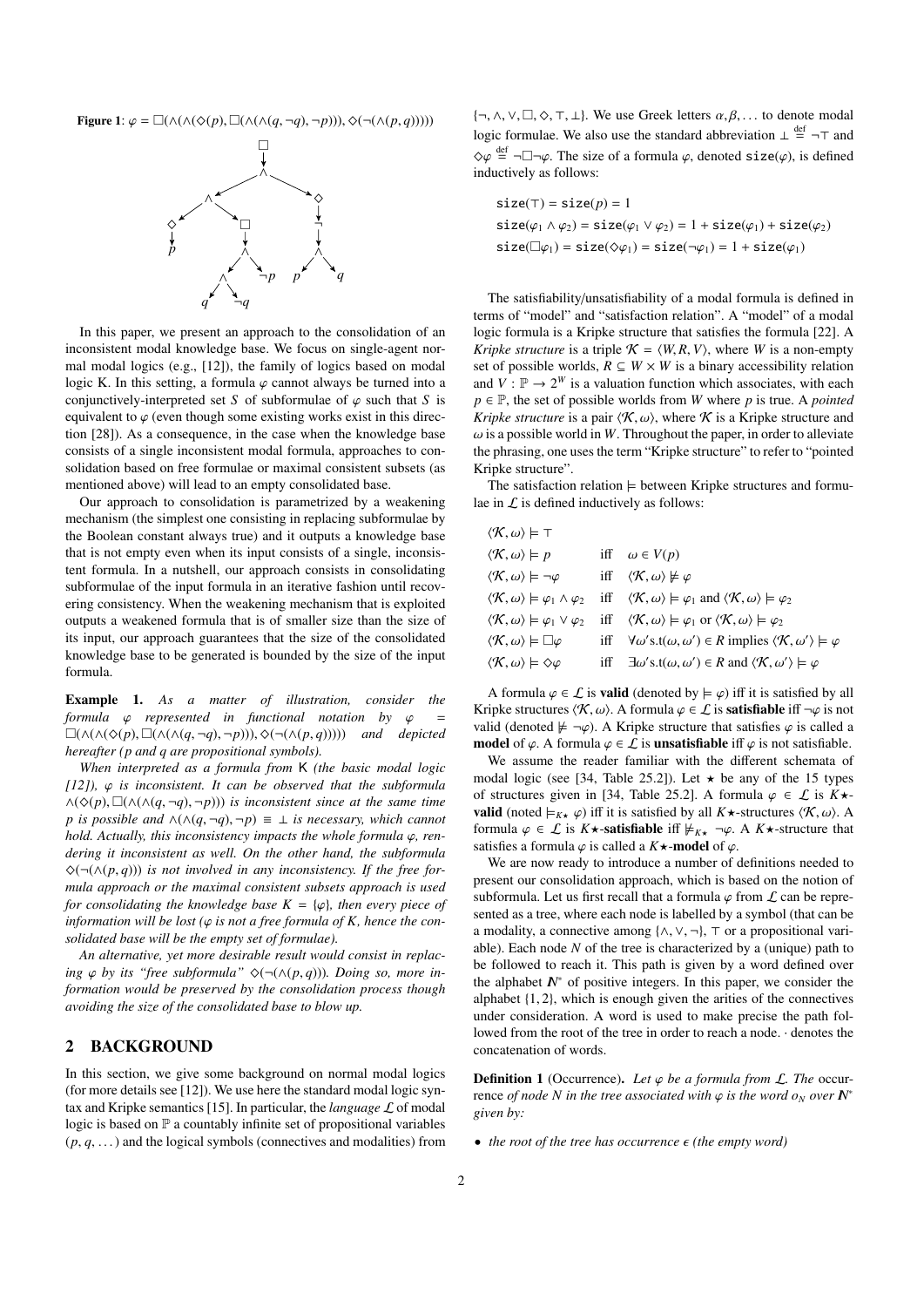- *if N is not the root of the tree, then N has a father node M with occurrence*  $o_M$ *, and*  $o_N$  *is defined by* 
	- $\rightarrow$  *if the label of M is*  $\diamondsuit$ ,  $\square$ *, or*  $\neg$ *, then o*<sup>N</sup> = o<sup>M</sup>.1*,*
	- *if the label of M is* <sup>∧</sup> *or* <sup>∨</sup>*, then o<sup>N</sup>* <sup>=</sup> *<sup>o</sup><sup>M</sup>*.<sup>1</sup> *if N corresponds to the first argument of the connective and*  $o_N = o_M$ *.2 otherwise.*

 $O_\omega$  denotes the set of occurrences in the tree-based representation of  $\varphi$ . If  $o \in O_{\varphi}$ , then  $l(o, \varphi)$  denotes the label of the node at occurrence *o* in  $\varphi$ , and  $\varphi$  denotes the subformula of  $\varphi$  rooted in  $\varphi$  at occurrence *o* (when  $o \neq \epsilon$ ,  $\varphi_o$  is said to be a strict subformula of  $\varphi$ ).

**Example 2** (cont'ed). *Fig.2 depicts*  $\varphi$  *with its occurrence information represented as an ordered pair associating with each node its label and its occurrence. We have*  $O_\varphi = {\epsilon, 1, 11, 111, 1111, 112, 1121, 1111, 1112, 1111, 1111, 1111, 1111, 1111, 1111, 1111, 1111, 1111, 1111, 1111, 1111, 1111, 1111, 1111, 1111, 1111, 1111, 1111, 1111, 1111, 1111, 1111$ <sup>11211</sup>, <sup>112111</sup>, <sup>112112</sup>, <sup>11212</sup>, <sup>12</sup>, <sup>121</sup>, <sup>1211</sup>, <sup>12111</sup>, <sup>12112</sup>}*. The label l*(112,  $\varphi$ ) *of the node of*  $\varphi$  *at occurrence* 112 *is*  $\Box$ *. The root node of the subformula*  $\Diamond(p)$  *of*  $\varphi$  *is at occurrence* 111 *in*  $\varphi$ *, and the root node of the subformula*  $\wedge$ ( $p$ , $q$ ) *in*  $\varphi$  *is at occurrence* 1211*. Stated otherwise, we have*  $\varphi_{111} = \varphi(p)$  *and*  $\varphi_{1211} = \varphi(p,q)$ *.* 





We will also need the following notation. If  $\rho$  is any word over  $N^*$ and  $\{o_1, o_2, \ldots, o_k\}$  is a set of such words, then  $o \times \{o_1, o_2, \ldots, o_k\}$ denotes the set of words  $\{o.o_1, o.o_2, \ldots, o.o_k\}.$ 

#### 3 AN APPROACH TO CONSOLIDATION

In this section, we present our approach to the consolidation of a modal formula. Consider a formula  $\varphi$ , the set  $O_{\varphi}$  of occurrences can thus be partitioned into two subsets: i)  $I(O_\varphi) = \{o \in O_\varphi \mid \varphi_o\}$ inconsistent), the subsets of occurrence of the nodes of  $\varphi$  which are roots of inconsistent subformulae, and  $I(O_{\varphi})^c = O_{\varphi} \setminus I(O_{\varphi})$  the complementary set of *I*( $O_{\varphi}$ ). The set of inconsistent subformulae of  $\varphi$  is then defined by  $IS(\varphi) = {\varphi_o | o \in I(O_{\varphi})}.$ 

**Example 3** (cont'ed). *We have*  $I(O_\varphi) = {\epsilon, 1, 11, 112, 1121, 11211}$ *. Thus*  $\varphi$  *has six inconsistent subformulae:*  $\varphi = \varphi_\epsilon$  *(the formula itself),*  $\varphi_1$ ,  $\varphi_{11}$ ,  $\varphi_{112}$ ,  $\varphi_{1121}$  *and*  $\varphi_{11211}$ *. The other subformulae of*  $\varphi$  *are consistent.*

Notice that in some cases,  $IS(\varphi)$  may be not empty even though  $\varphi$ is consistent. Consider for instance the formula  $\varphi = \vee (\wedge (p, \neg p), q)$ . Clearly,  $\varphi$  is consistent, but we have  $IS(\varphi) = \wedge (p, \neg p)$ . In this case,  $\varphi$ can be simplified by replacing every inconsistent subformula by its equivalent formula  $\neg \top$  while preserving logical equivalence. However, in this work, we are not primarily interested in formulae  $\varphi$  from which inference does not trivialize, we rather focus on the case  $\varphi$  is inconsistent.

Let us now explain how the input formula  $\varphi$  can be consolidated by "partially removing" inconsistent subformulae. To do so,

we assume that a weakening mechanism *wm* is available. Given any formula  $\varphi$ , *wm*( $\varphi$ ) returns a logical consequence of  $\varphi$  such that  $size(wm(\varphi)) \leq size(\varphi)$ . Defining  $wm^1(\varphi)$  as  $wm(\varphi)$  and inductively  $w^{k+1}(\varphi)$  as  $w^{m(wm^{k}(\varphi))}$  for any integer  $k > 0$ , wm is supposed to  $wm^{k+1}(\varphi)$  as  $wm(wm^k(\varphi))$  for any integer  $k \ge 0$ , *wm* is supposed to be such that for any formula  $\varphi$  there exists an integer *n*, such that be such that for any formula  $\varphi$  there exists an integer  $n_{\varphi}$  such that *wm<sup>n<sub>ϕ</sub>*</sup>( $\varphi$ ) is valid.<br>Many such w

Many such weakening mechanisms can be defined. For the sake of simplicity, in the following, we consider the drastic weakening mechanism *dwm* such that for any formula  $\varphi$ , we have  $dwm(\varphi) = \top$ .

Clearly enough, the inconsistent subformulae of the input formula that need to "removed" should be chosen with care. Thus, on the running example, if  $\varphi$  itself is first replaced by  $\tau$ , then the inconsistent subformulae  $\varphi_1$  and  $\varphi_{11}$  of  $\varphi$  are not any longer subformulae of the result, hence the other replacement operations cannot take place. On the other hand, replacing  $\varphi$  by  $\top$  is often too drastic since it leads to lose all the information from  $\varphi$ : replacing  $\varphi_{11} = \wedge (\Box(p), \Diamond(\neg(p)))$  in  $\varphi$  leads to the consolidated formula  $\square(∧(¬, ∅(¬(∧(p, q))))$  which is consistent and contains more information than  $\top$ .

We now formally present our approach. Let us first recall that a *prefix* of a word  $o$  is any word  $o'$  such that there exists a word  $o''$ satisfying  $o = o' \cdot o''$ , denoted  $o' \sqsubseteq o$ . A strict prefix *o'* of *o* is a prefix of *o* such that  $o'' \neq \epsilon$ , denoted  $o' \sqsubset o$ . Clearly,  $\sqsubseteq$  is a pre-order over  $\mathbb{N}^*$  (i.e., a reflexive and transitive relation) *<i>N* (i.e.,, a reflexive and transitive relation).

**Definition 2** (Prefix-Closed Set). Let  $\varphi$  be a formula from  $\mathcal{L}$ . A sub*set S of*  $O_\varphi$  *is prefix-closed <i>iff for every o*  $\in$  *S every prefix of o also belongs to S .*

For instance, <sup>∅</sup> and *<sup>O</sup>*ϕ itself are prefix-closed. Given any subset *<sup>S</sup>* of  $N^*$ ,  $PC(S) = \{o \in S \mid \text{every prefix of } o \text{ belongs to } S\}$  denotes the subset of *S* containing occurrences such that all their prefixes belong to *S* . By construction, *PC*(*S* ) is prefix-closed.

Example 4 (cont'ed).  $\{\epsilon, 1, 11, 111\}$  *is prefix-closed but*  $\{\epsilon, 1, 11, 121\}$  *is not. We have PC*({ $\epsilon$ , 1, 11, 121}) = { $\epsilon$ , 1, 11}*.* 

We are now ready to define a notion of partial consolidation of a modal formula ϕ:

Definition 3 (Partial Consolidation). *Let* ϕ *be a formula from* <sup>L</sup>*. Let*

$$
R(\varphi) = max(PC(I(O_{\varphi})), \sqsubseteq)
$$

*be the set of occurrences to be "repaired". The* partial consolidation *of*  $\varphi$  *for the weakening mechanism wm is the formula*  $C_p(\varphi)$  *of*  $\mathcal L$ *obtained by replacing in* <sup>ϕ</sup> *every subformula* <sup>ϕ</sup>*<sup>o</sup> occurring at some*  $o \in R(\varphi)$  *by wm*( $\varphi_o$ ).

Example 5 (cont'ed). *Suppose that the weakening mechanism that is used is dwm. We have*  $PC(I(O_{\varphi})) = {\epsilon, 1, 11, 112}$ *,* 1121, 11211}*, hence*  $R(\varphi) = \{11211\}$ *. Accordingly, the partial consolidation of*  $\varphi$  *for dwm is the formula C<sub>p</sub>*( $\varphi$ ) = (∧(∧(^(*p*), (∧(>, <sup>¬</sup>*p*))), ^(¬(∧(*p*, *<sup>q</sup>*))))*. Indeed, the only inconsistency pointed out by R*( $\varphi$ ) *is*  $\wedge$ ( $q$ ,  $\neg q$ )*, thus it is the only subformula of*  $\varphi$  *replaced by*  $\top$  *to keep as much information as possible.* 

Intuitively, by only looking at the prefix-closed subset of  $I(O_\varphi)$ , we ensure that only the inconsistent subformulae of  $\varphi$  that can be responsible for the inconsistency of  $\varphi$ , are considered. For instance, if ϕ <sup>=</sup> <sup>∧</sup>(∨(*p*, <sup>∧</sup>(*q*, <sup>¬</sup>(*q*))), <sup>∧</sup>(*r*, <sup>¬</sup>(*r*))), the inconsistent subformula  $\land$ (*q*, ¬(*q*)) is harmless, unlike the inconsistent subformula  $\land$ (*r*, ¬(*r*)), which makes  $\varphi$  inconsistent. Replacing both inconsistent subformulae by  $\top$  would lead to a valid formula, while the partial consolidation of  $\varphi$  for *dwm* is equivalent to *p*.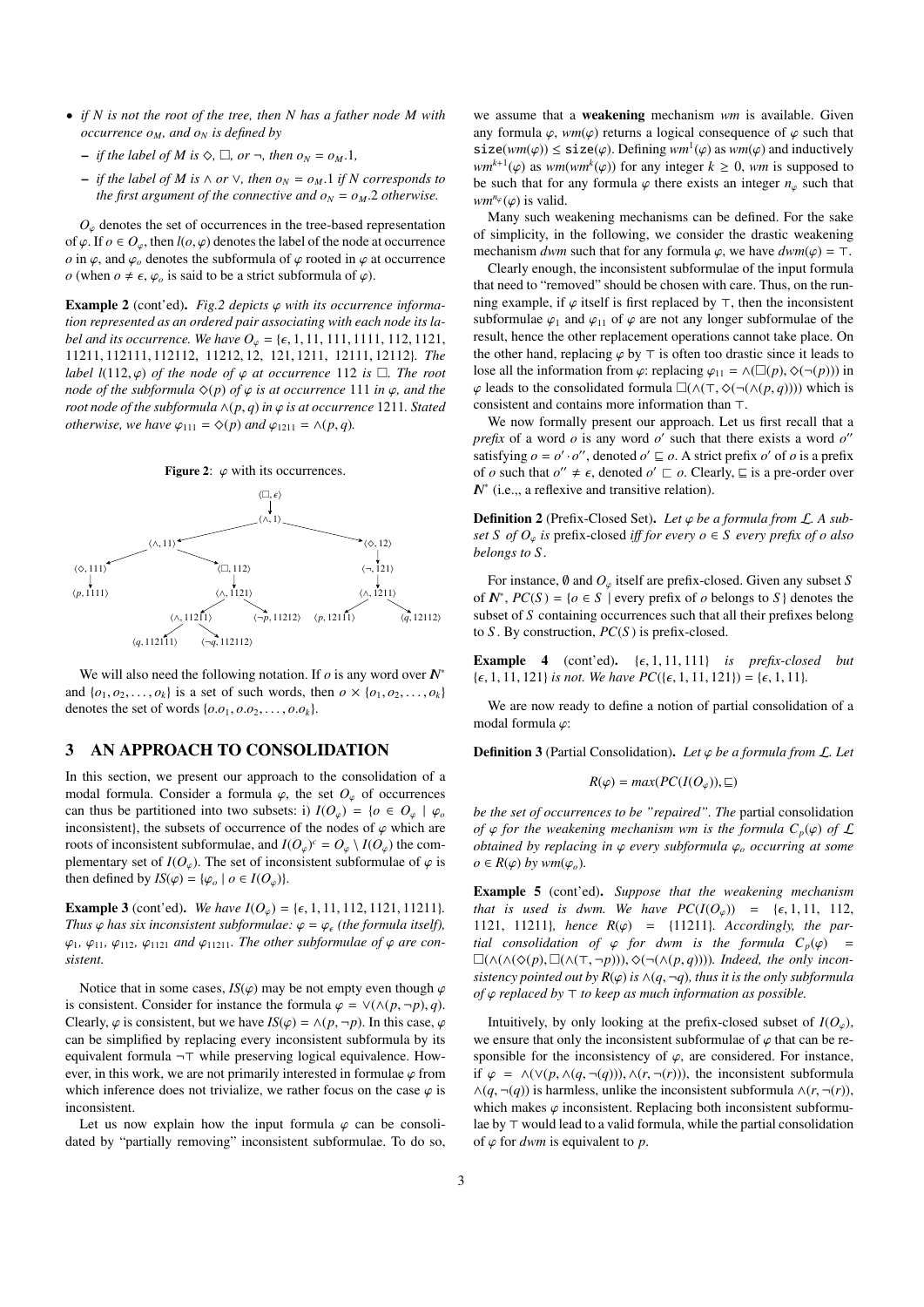Considering in  $PC(I(O_\omega))$  only those occurrences which are maximal w.r.t. the prefix pre-order amounts to focusing in priority on the "deepest" inconsistent subformulae. The rationale for it is to keep as much information as possible in the partial consolidation.

Clearly enough, whenever  $\varphi$  is consistent, we have  $I(O_{\varphi}) = \emptyset$ so that  $C_p(\varphi) = \varphi$ . Now, in the general case when  $\varphi$  is inconsistent, it is not always the case that the partial consolidation of a formula is a consolidation of  $\varphi$  simply because it is not necessarily consistent. Indeed, repairing the "deepest" inconsistent subformulae of  $\varphi$  is not always enough to get a consistent formula. Stepping back to our running example, it is clear that the partial consolidation  $\square(∧(∧(♦(p), \square(∧(⊤, ¬p))), ◊(¬(∧(p, q))))$ ) is still inconsistent. Thus, the partial consolidation process of  $\varphi$  must be pursued until a consistent formula is reached. Formally:

**Definition 4** (Consolidation). Let  $\varphi$  be a formula from  $\mathcal{L}$ . The consolidation *of*  $\varphi$  *for a weakening mechanism wm is the formula*  $C(\varphi)$ *of*  $\mathcal{L}$  *defined as*  $C_p^{\min}(\varphi)$ , where min is the least integer i such that<br> $C^i(\varphi) - C^{i+1}(\varphi)$  and the sequence  $(C^i(\varphi))$ , y is defined by  $C_p^i(\varphi) = C_p^{i+1}(\varphi)$ *, and the sequence*  $(C_p^i(\varphi))_{i \in \mathbb{N}}$  *is defined by* 

• 
$$
C_p^0(\varphi) = \varphi
$$
,

•  $C_p^0(\varphi) = \varphi,$ <br>
•  $C_p^{i+1}(\varphi) = C_p(C_p^i(\varphi)).$ 

*where Cp*(.) *computes the partial consolidation of its argument for wm.*

The following proposition holds.

**Proposition 1.** Let  $\varphi$  be a formula from  $\mathcal{L}$ . The consolidation  $C(\varphi)$ *of* ϕ *for any weakening mechanism wm is a consistent formula.*

*Proof.* Given the condition imposed on *wm*, the fact that any valid is consistent and that the repair process achieved by  $C_p$  consists in replacing some inconsistent subformulae of the input formula by a weakening of them, the termination condition  $C_p^i(\varphi) = C_p^{i+1}(\varphi)$  is<br>obtained when no replacement needs to be done in  $C_p^i(\varphi)$  which imobtained when no replacement needs to be done in  $C_p^i(\varphi)$ , which im-<br>plies that  $I(Q_{\perp}) = \emptyset$ . In this case,  $C_p^i(\varphi)$  is consistent hence so is plies that  $I(O_{C_p^i(\varphi)}) = \emptyset$ . In this case,  $C_p^i(\varphi)$  is consistent hence so is  $\overline{C}(\varphi)$ .

Another important concept to be taken into account in a partial consolidation process is *monotonicity*. Monotone modal formulae from  $\mathcal L$  are those not involving any occurrence of the negation connective. In the following, one needs a notion of monotone subset of occurrences of a formula:

Definition 5 (Monotonicity). Let *φ* be a formula from *L*. A prefix*closed subset S of O*ϕ *is* monotone *<sup>i</sup>*ff *no element o of S is such that*  $l(o, \varphi) = \neg$ .

Example 6 (cont'ed).  $\{\epsilon, 1, 11, 111\}$  *is prefix-closed but*  $\{11, 111, 112\}$  *is not.*  $\{\epsilon, 1, 11, 111\}$  *is monotone, while the prefix-closed subset of*  $O_{\varphi}$  *given by* { $\epsilon$ , 1, 12, 121} *is not.* 

It can be observed that weakening any strict subformula  $\varphi'$  occur-<br>0 at  $\alpha \neq \epsilon$  in a formula  $\varphi$  such that  $I(\epsilon, \varphi) = \pi$  does not ensure that ring at  $o \neq \epsilon$  in a formula  $\varphi$  such that  $l(\epsilon, \varphi) = \neg$  does not ensure that the consistency of the overall formula has been restored when there exists a strict prefix *o'* of *o* such that  $o' \notin I(O_{\varphi})$ . This is the case whatever the weakening mechanism at hand, especially when it is *dwm*. For instance, consider the inconsistent formula  $\varphi = \neg(\vee(\neg \top, \top); \varphi$  is inconsistent,  $I(O_{\varphi}) = {\epsilon, 11}$ , but the formula ¬(∨(⊤, ⊤) obtained by replacing  $\varphi_{11}$  by  $\top$  in  $\varphi$  still is inconsistent.

However, we can demonstrate that applying partial consolidation cannot produce such a spurious situation since a replacement can occur only at an occurrence belonging to a prefix-closed subset of the set of occurrences where inconsistent subformulae of  $\varphi$  are rooted. Hence:

**Proposition 2.**  $\forall o \in max(PC(I(O_{\varphi})), \sqsubseteq)$ *, o has no strict prefix o' such that*  $l(\varphi, o') = \neg$ .

*Proof.* By definition  $R(\varphi)$  is a subset of  $PC(I(O_\varphi))$ . Let us show that  $\overline{\phi}$   $\phi \in PC(I(O_{\varphi}))$  such that  $o' \sqsubset o$  and  $l(\varphi, o') = \neg$ . Towards a contra-<br>diction: let us suppose that such a word  $o'$  exists. From the definition diction: let us suppose that such a word  $o'$  exists. From the definition of a prefix-closed set,  $PC(I(O_\varphi))$  is closed iff each strict prefix of  $\varphi$  is included in  $PC(I(O_\varphi))$ . Thus,  $o'.1$  belongs to  $PC(I(O_\varphi))$  and then to  $I(O_\alpha)$ . Consequently  $\varphi$  is inconsistent so that  $\neg \varphi$  is valid. This *I*( $O_\varphi$ ). Consequently,  $\varphi_{o',1}$  is inconsistent, so that  $\neg \varphi_{o',1}$  is valid. This contradicts our assumption that  $o' \in PC(IO, \mathcal{C})$ contradicts our assumption that  $o' \in PC(I(O_{\varphi}))$ .

#### 4 A CONSOLIDATION ALGORITHM

In this section, we present a two-step algorithm to consolidate an inconsistent modal formula  $\varphi$ . The first step consists in computing the set of occurrences  $R(\varphi)$  that need to be repaired. A naive way to generate this set would consist in first computing  $I(O_\varphi)$ , then filtering out from it the set  $PC(I(O_\varphi))$ , and the set of occurrences of  $PC(I(O_{\omega}))$  which are maximal w.r.t. the prefix-order. However, in practice, checking the consistency of a modal formula is often computationally expensive, hence it makes sense to avoid testing the consistency of every subformula of  $\varphi$ . Especially, from the previous sections, one knows that testing the consistency of any subformula rooted at an occurrence not belonging to a prefix-closed subset of  $I(O_0)$  is useless.

These observations allow us to design a depth-first search procedure (Algorithm 1) to recursively computing the set of occurrences that need to be repaired (i.e., those corresponding to the subformulae to be weakened). The following proposition states that RS returns precisely the set of all the inconsistent prefix-closed occurrences of its input formula.

**Proposition 3.** *Let*  $\varphi \in \mathcal{L}$ *.* RS $(\varphi) = R(\varphi)$ *.* 

*Proof.* Let us prove that RS( $\varphi$ ) computes  $R(\varphi)$  by induction on  $\varphi$ .

**Base case:** Suppose that  $\varphi$  is consistent. In this case,  $I(O_{\varphi}) = \emptyset$ and then  $R(\varphi)$  is empty. In the case when  $\varphi$  is consistent, RS( $\varphi$ ) also returns an empty set (line 1) so that  $RS(\varphi) = R(\varphi)$ .

Induction step: Now let us reason on the structure of an inconsistent  $\varphi$  and let us consider the different cases:

- 1. If  $\varphi = \neg(\varphi_1)$  is inconsistent, then  $R(\varphi) = {\epsilon}$ . Indeed,  $\neg(\varphi_1)$  is inconsistent iff  $\varphi_1$  is valid. In such a case, the occurrence 1 does not belong to  $I(O_\varphi)$  and then  $PC(I(O_\varphi))$  cannot contain an occurrence that starts by 1 (otherwise, it would not be closed). Since all occurrences of  $\varphi$  start by 1, the only remaining occurrence is { $\epsilon$ }. As we can see RS( $\varphi$ ) also returns { $\epsilon$ } (line 2) and then RS( $\varphi$ ) =  $R(\varphi)$ ;
- 2. If  $\varphi = \Box(\varphi_1)$  or  $\varphi = \Diamond(\varphi_1)$  are inconsistent, then two cases have to be considered:
	- (a) The first case is quite similar to the previous one: if  $\varphi_1$  is consistent then 1 does not belong to  $I(O_\varphi)$  so  $R(\varphi) = {\epsilon}$  (by construction all occurrences of  $\varphi$  start by 1). Now, if we observe the algorithm we can see that  $RS(\varphi)$  also equals { $\epsilon$ } (line 4);
	- (b) Now, if  $\varphi_1$  is inconsistent, then we have to show that  $R(\varphi)$  can be generated as the set of occurrences 1.*<sup>o</sup>* where *<sup>o</sup>* belongs to *R*( $\varphi_1$ ). First, by construction of *I*, we have that if  $o' \in I(O_{\varphi_1})$ , then  $1 o' \in I(O_{\alpha})$  Conversely  $\forall o \in I(O_{\alpha}) \setminus I_{\alpha}$ , we have that then  $1.o' \in I(O_{\varphi})$ . Conversely,  $\forall o \in I(O_{\varphi}) \setminus \{\epsilon\}$ , we have that  $o = 1.o'$  and  $o' \in I(O_{\varphi})$ . Indeed, any inconsistent sub-formula  $o = 1$ .*o*' and  $o' \in I(O_{\varphi_1})$ . Indeed, any inconsistent sub-formula<br>of  $\varphi$  rooted at  $o'$  also is a sub-formula of  $\varphi$  rooted at  $1$   $o'$ . Since of  $\varphi_1$  rooted at *o'* also is a sub-formula of  $\varphi$  rooted at 1.*o'*. Since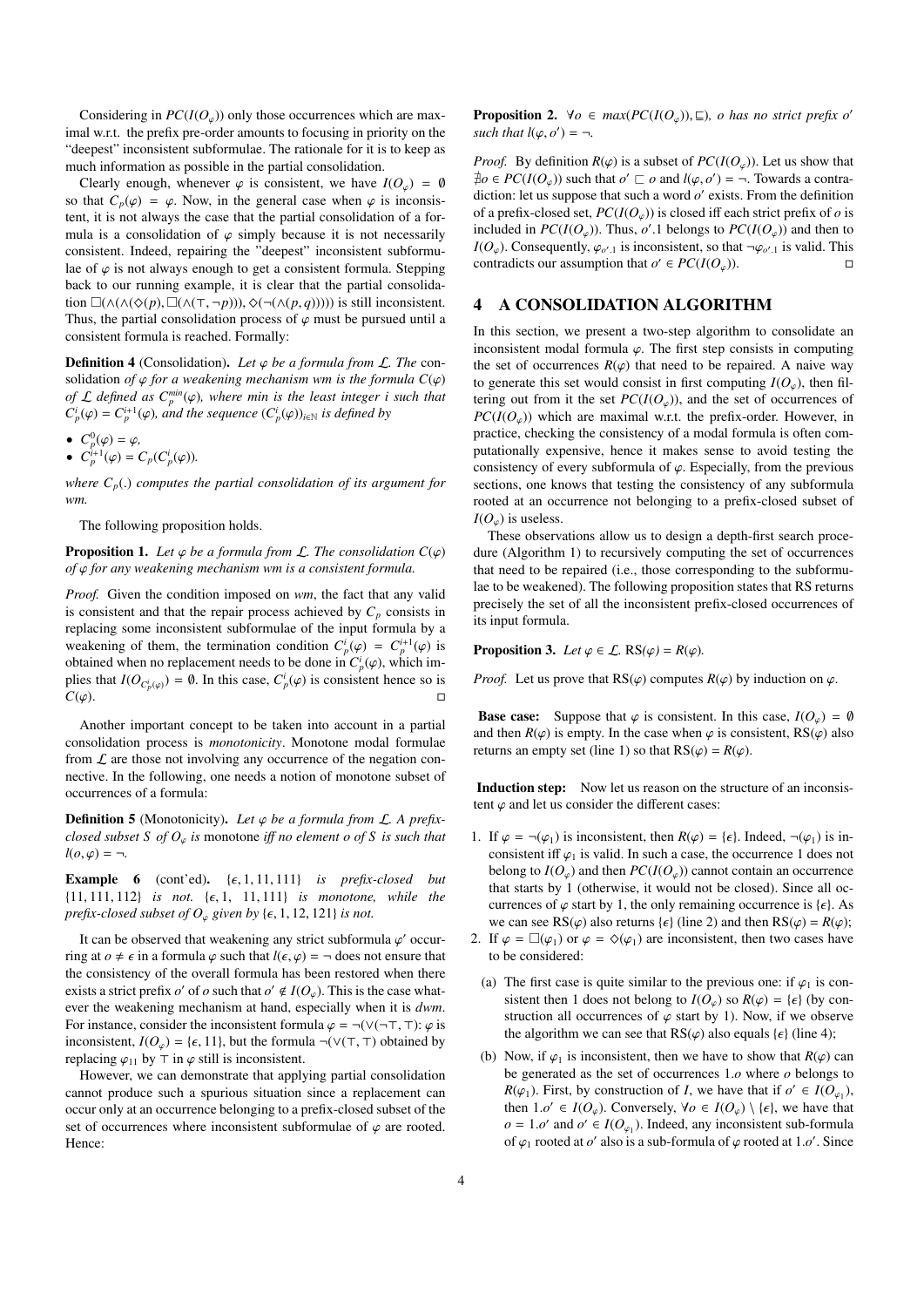1 ∈ *I*( $O_{\varphi}$ ), if  $o' \in PC(I(O_{\varphi_1}))$ , then 1.*o'* ∈ *PC*(*I*( $O_{\varphi}$ )). Towards a contradiction: if  $1.o' \notin PC(I(O_{\varphi}))$ , then  $\exists 1.o'' \sqsubseteq 1.o'$  such that  $1.o'' \notin I(O_{\varphi})$ . Then we have shown that  $o'' \in I(O_{\varphi})$  if that  $1.0'' \notin I(O_{\varphi})$ . Then, we have shown that  $o'' \in I(O_{\varphi})$  if and only if  $1 o'' \in I(O)$ , thus  $o'' \notin I(O)$ . Because  $o'' \sqsubset o'$ and only if  $1.o'' \in I(O_{\varphi})$ , thus  $o'' \notin I(O_{\varphi})$ . Because  $o'' \sqsubseteq o'$ ,<br>by definition of a prefix-closed set, we get that  $o' \notin PCl(O_{\varphi})$ by definition of a prefix-closed set, we get that  $o' \notin PC(I(O_{\varphi_1}),$ that contradicts our assumption. Similarly, we can show that  $\forall o' \in R(\varphi_1)$  we have  $1.o' \in R(\varphi)$ . Indeed, if two occurrences  $o_1$ <br>and  $o_2$  are such that  $o_1 \sqsubset o_2$  then  $1.o_2 \sqsubset 1.o_2$ . Consequently and  $o_2$  are such that  $o_1 \sqsubseteq o_2$ , then  $1.o_1 \sqsubseteq 1.o_2$ . Consequently, if *o'* is a maximal element in  $PC(I(O_{\varphi_1}))$  w.r.t.  $\sqsubseteq$ , then 1.*o'* is<br>a maximal element of  $PC(I(O_{\varphi_1}))$  w.r.t.  $\sqsubset$  If we consider again a maximal element of  $PC(I(O_\omega))$  w.r.t.  $\sqsubseteq$ . If we consider again the algorithm we can see that  $RS(\varphi) = 1 \times RS(\varphi_1)$  (line 5), then by induction hypothesis  $RS(\varphi_1) = R(\varphi_1)$  and then  $RS(\varphi) = 1 \times$  $R(\varphi_1) = R(\varphi)$  which is the expected result;

- 3. If  $\varphi = \vee(\varphi_1, \varphi_2)$  is inconsistent, then at least one of the two sub-formulae  $\varphi_1$  and  $\varphi_2$  must be repaired. To avoid making an arbitrary choice, we have decided to repair both of them.<sup>5</sup> Using a similar reasoning process as the one considered for modalities, we can show that  $\forall o' \in R(\varphi_1)$  we have  $1.o' \in R(\varphi)$  and  $\forall o' \in R(o)$  we have  $2.o' \in R(o)$ . First  $\forall o' \in I(O)$  we have  $\forall o' \in R(\varphi_2)$  we have  $2.o' \in R(\varphi)$ . First,  $\forall o' \in I(O_{\varphi_1})$  we have  $\exists o' \in I(O)$  and  $\forall o' \in I(O)$  we have  $2.o' \in I(O)$ . Then since 1.*o*' ∈ *I*(*O<sub>* $\varphi$ *</sub>*) and ∀*o'* ∈ *I*(*O<sub>* $\varphi$ *</sub>*<sub>2</sub>). We have  $2.\varphi' \in I(O_{\varphi})$ . Then, since  $\varphi$  *I*(*O* + *O*)  $\varphi'$  ∈ *PC(I(O* + *O*) we have  $1 \varphi'$  ∈ *PC(I(O* + *O*) {1, 2} ⊆ *I*(*O*<sub>↓</sub>), ∀*o*' ∈ *PC*(*I*(*O*<sub>↓</sub>)) we have  $1.o'$  ∈ *PC*(*I*(*O*<sub>↓</sub>)) and Yo' ∈ *PC*(*I*(*O*)) we have  $2.o'$  ∈ *PC*(*I*(*O*)) Recause and  $\forall o' \in PC(I(O_{\varphi_2}))$  we have  $2.o' \in PC(I(O_{\varphi}))$ . Because  $(1 \times PC(I(\varphi_2))) \cap (O \times PC(I(\varphi_2))) = \emptyset$  the maximal occur- $((1 \times PC(I(\varphi_1)))) \cap ((2 \times PC(I(\varphi_2)))) = \emptyset$ , the maximal occurrences w.r.t.  $\sqsubseteq$  are the union of those taken in each set independently. Thus,
	- *R*( $\varphi$ ) = *max*((1 × *PC*(*I*( $O_{\varphi_1}$ ))) ∪ (2 × *PC*(*I*( $O_{\varphi_2}$ ))), ⊆)<br>- *max*((1 × *PC*(*I*( $O$ ))) □  $\Box$  + max((2 × *PC*)(*I*( $O$  $=$  *max*((1 × *PC*(*I*(*O*<sub> $\varphi_1$ </sub>))), ⊆) ∪ *max*((2 × *PC*(*I*(*O*<sub> $\varphi_2$ ))), ⊆)<br>  $=$  (1 × *B*( $\varphi_3$ )) + (2 × *B*( $\varphi_5$ ));</sub>  $= (1 \times R(\varphi_1)) \cup (2 \times R(\varphi_2));$

If we consider the algorithm we have  $RS(\varphi) = (1 \times RS(\varphi_1)) \cup (2 \times$  $RS(\varphi_2)$ ) (line 7). By induction hypothesis  $RS(\varphi_i) = R(\varphi_i)$  and then  $RS(\varphi) = R(\varphi);$ 

- 4. If  $\varphi = \wedge(\varphi_1, \varphi_2)$  is inconsistent, then three cases have to be considered:
- (a) The first case is when both subformulae  $\varphi_1$  and  $\varphi_2$  are consistent. In this case, we have  $({1, 2} \cap I(O_{\varphi})) = \emptyset$  so that  $PC(I(O_\omega)) = {\epsilon}.$  Thus  $PC(I(O_\omega)) = {\epsilon}$  necessary implies that  $R(\varphi) = \{\epsilon\}$ . Now, let us consider the algorithm. If both subformulae are satisfiable, then both conditions line 10 and line 11 are not satisfied. Consequently, since *w* is initially set to ∅ and it does not change, then  $w = \emptyset$  and the condition line 12 is satisfied. Thus  $RS(\varphi) = {\epsilon} = R(\varphi);$
- (b) The second case is when only one of the two subformulae  $\varphi_1$ and  $\varphi_2$  is inconsistent. Without loss of generality, let us suppose that  $\varphi_1$  is inconsistent. If  $\varphi_1$  is inconsistent, then  $\forall o' \in I(O_{\varphi_1})$ <br>we have  $1 \circ \varphi' \in I(O_{\varphi_1})$ . Similarly to what we did for the modalwe have  $1.o' \in I(O_{\varphi})$ . Similarly to what we did for the modal-<br>ities since  $1 \in I_{\alpha}$  it is the case that  $\forall o' \in PC(IO_{\alpha})$  we ities, since  $1 \in I_{Q_\varphi}$ , it is the case that  $\forall o' \in PC(I(Q_\varphi))$  we have  $1.o' \in PC(I(O_{\varphi}))$  (see case 3). We can conclude that  $o_0 = 1.o' \in P(o)$  if and only if  $o' \in P(o)$ . If we consider  $o = 1.o' \in R(\varphi)$  if and only if  $o' \in R(\varphi_1)$ . If we consider the value returned by the algorithm **PS** we can see that since the value returned by the algorithm RS we can see that, since the condition line 10 ( $\varphi_2$  is inconsistent) is satisfied and the condition line 11 ( $\varphi_2$  is consistent) and line 12 (*w* cannot be empty since it is set to  $1 \times \text{RS}(\varphi_1)$  line 10) are not satisfied, then RS =  $1 \times \text{RS}(\varphi_1)$ . By induction hypothesis, we have  $RS(\varphi_1) = R(\varphi_1)$ . Thus,  $RS(\varphi) = 1 \times RS(\varphi_1) = 1 \times R(\varphi_1) = R(\varphi)$ . A similar reasoning can be done for the case when  $\varphi_2$  is the sole subformula that is inconsistent.
- (c) Finally, let us consider the case when both subformu-

lae  $\varphi_1$  and  $\varphi_2$  are inconsistent. As for the previous case, because both subformulae correspond to occurrences that start with different initials, we can conclude that:  $R(\varphi) = \max((1 \times PC(I(O_{\varphi_1}))) , \sqsubseteq) \cup \max((2 \times PC(I(O_{\varphi_2})))$ <br>  $= (1 \times R(\varphi_1)) + (2 \times R(\varphi_2))$  $(1 \times R(\varphi_1)) \cup (2 \times R(\varphi_2))$ 

Again, if we consider the algorithm, since both subformulae are consistent the conditions line 10 and line 11 are satisfied  $\varphi$  and condition line 12 is not satisfied (*w* is set to something different to  $\emptyset$  line 10 and line 11), then  $RS = (1 \times RS(\varphi_1)) \cup (2 \times RS(\varphi_2))$ . By induction hypothesis, we have  $RS(\varphi_1) = R(\varphi_1)$  and  $RS(\varphi_2) = R(\varphi_2)$ . Consequently,  $RS(\varphi) = (1 \times RS(\varphi_1)) \cup (2 \times RS(\varphi_2)) = (1 \times R(\varphi_1)) \cup (2 \times R(\varphi_2)) =$  $R(\varphi)$ .

 $\overline{\phantom{a}}$ 

| Algorithm 1: Inconsistent prefix-closed set extraction<br>RS ( $\varphi$ a formula from $\mathcal{L}$ ): a set of words<br>1 if $\varphi$ is satisfiable then return $\emptyset$ ;<br>2 if $\varphi = \neg(\varphi_1)$ then return { $\epsilon$ }; |
|----------------------------------------------------------------------------------------------------------------------------------------------------------------------------------------------------------------------------------------------------|
|                                                                                                                                                                                                                                                    |
|                                                                                                                                                                                                                                                    |
|                                                                                                                                                                                                                                                    |
|                                                                                                                                                                                                                                                    |
| 3 if $\varphi = \Box(\varphi_1)$ or $\varphi = \Diamond(\varphi_1)$ then                                                                                                                                                                           |
| if $\varphi_1$ is consistent then return { $\epsilon$ };                                                                                                                                                                                           |
| 4 <b>if</b> $\varphi_1$ <i>is consistent</i> <b>t</b><br>5 <b>return</b> $1 \times RS(\varphi_1)$                                                                                                                                                  |
| 6 if $\varphi = \vee(\varphi_1, \varphi_2)$ then                                                                                                                                                                                                   |
| <b>return</b> $(1 \times RS(\varphi_1)) \cup (2 \times RS(\varphi_2))$                                                                                                                                                                             |
| 8 if $\varphi = \wedge(\varphi_1, \varphi_2)$ then                                                                                                                                                                                                 |
| $\omega \leftarrow 0$ :<br>9                                                                                                                                                                                                                       |
| <b>if</b> $\varphi_1 \equiv \bot$ then $\omega \leftarrow 1 \times RS(\varphi_1)$ ;<br>10                                                                                                                                                          |
| if $\varphi_2 \equiv \bot$ then $\omega \leftarrow \omega \cup (2 \times \text{RS}(\varphi_2));$<br>11                                                                                                                                             |
| if $\omega = \emptyset$ then return $\{\epsilon\}$ ;<br>12                                                                                                                                                                                         |
| return $\omega$ ;<br>13                                                                                                                                                                                                                            |
|                                                                                                                                                                                                                                                    |

#### Algorithm 2: Consolidation

Repair(ϕ *a formula from* <sup>L</sup>*, wm a weakening mechanism*): a formula from L  $1 \varphi' \leftarrow \varphi;$ 

 $\frac{1}{2}$   $\frac{\varphi}{\mathbf{u}}$ 

2 **while**  $\varphi'$  *is inconsistent* **do**<br>2 *i (* $\omega = \text{PS}(\varphi')$ 

3  $\omega \leftarrow \text{RS}(\varphi');$ <br>4 foreach  $\alpha \in$ 

4 **foreach**  $o \in \omega$  **do**<br>5  $\downarrow \varphi' \leftarrow \varphi'$  where  $\frac{5}{2}$   $\left\lfloor \frac{6}{2} \right\rfloor$  $\psi'$  ←  $\varphi'$  where  $\varphi'_{o}$  has been replaced by  $wm(\varphi'_{o})$ ;

6 return  $\varphi'$ ;

Once the set of occurrences that need to be repaired has been computed, it is easy to design an iterative method that computes a consolidated formula. This method, given by Algorithm 2, starts by copying the formula  $\varphi$  in  $\varphi'$  (line 1). Then, while  $\varphi$  is inconsistent, a repairing set  $\omega$  is computed using the REPAIR. SET function (line 3) and each set  $\omega$  is computed using the REPAIR-SET function (line 3) and each subformula  $\varphi'_o$ , with  $o \in \omega$ , is weakened using *wm* (lines 4–5). Fi-<br>nally the consolidated formula  $\varphi'$  is returned (line 6) after a finite nally, the consolidated formula  $\varphi'$  is returned (line 6) after a finite<br>number of calls to PS. The following proposition shows that the alnumber of calls to RS. The following proposition shows that the algorithm terminates and returns the consolidation  $C(\varphi)$ .

**Proposition 4.** REPAIR( $\varphi$ , wm) *terminates and returns the consolidation*  $C(\varphi)$  *of*  $\varphi$  *for wm.* 

*Sketch.* Let us show that  $\text{REPAR}(\varphi, \text{wm})$  terminates after a finite number of steps and returns a consolidation of  $\varphi$ . The algorithm termi-

<sup>&</sup>lt;sup>5</sup> Other repair strategies can be considered, for instance, by first repairing  $\varphi_1$ , and then  $\varphi_2$  only if needed, or vice-versa.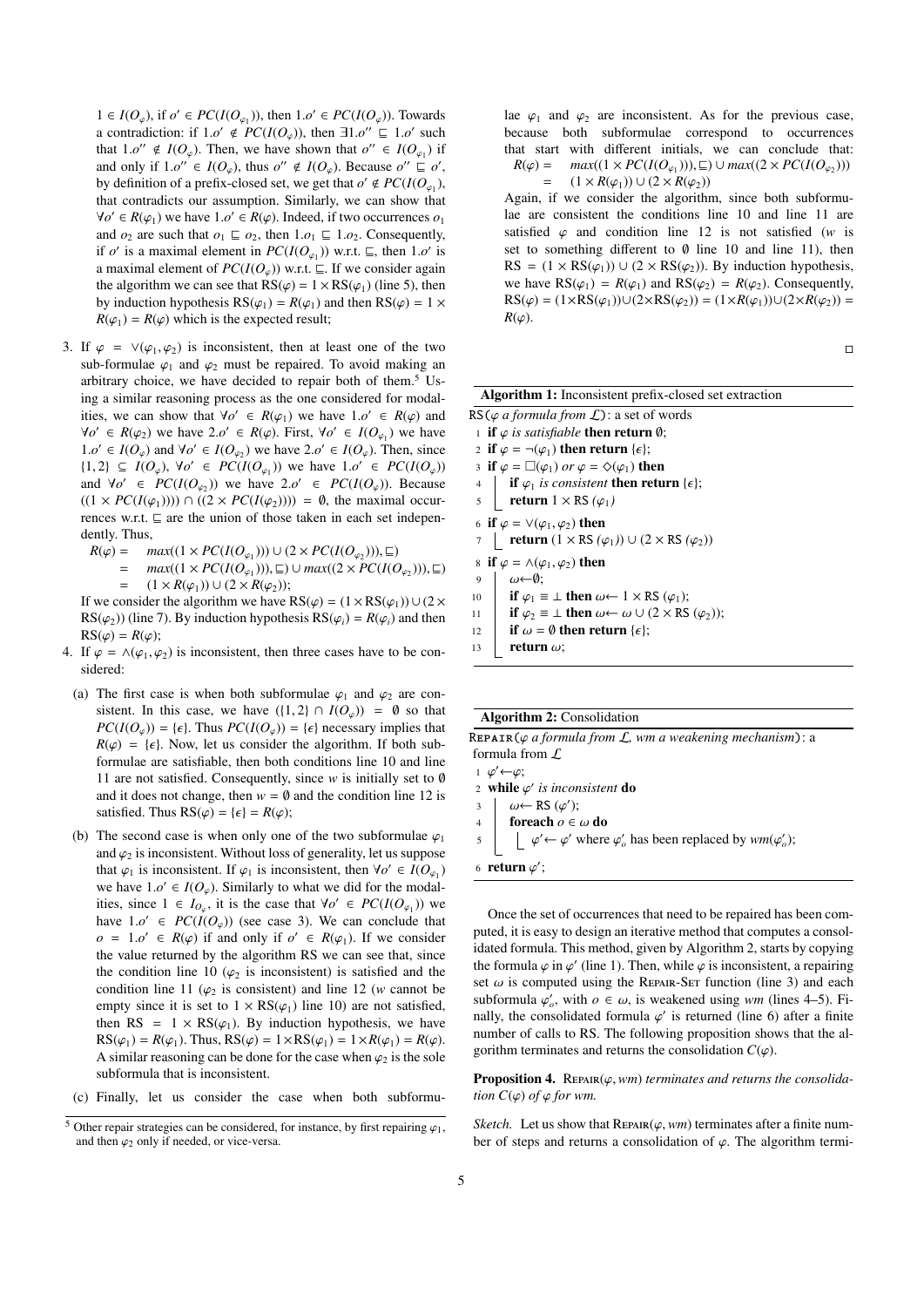nates once the condition at line 2 is false, that is  $\varphi'$  is no more incon-<br>sistent. Because Prop 3, the operations done at lines 4–5 exactly consistent. Because Prop.3, the operations done at lines 4–5 exactly consist in computing  $C_p(\varphi')$  for the weakening mechanism *wm*. Then, at each step  $C_p(\varphi')$  is stored in  $\varphi'$  and the process is repeated. Consequently each step  $C_p(\varphi')$  is stored in  $\varphi'$  and the process is repeated. Conse-<br>quently if we consider  $C^i(\varphi')$  the formula obtained at the *i*<sup>th</sup> iteration quently, if we consider  $C_p^i(\varphi')$  the formula obtained at the *i*<sup>th</sup> iteration<br>of the while loop, then the next iteration will compute  $C_p(G^i(\varphi'))$ of the while loop, then the next iteration will compute  $C_p(C_p^i(\varphi'))$ .<br>Because  $\varphi'$  is set to  $\varphi(C_p^0(\varphi'))$  in Def 4), after min steps we exactly Because,  $\varphi'$  is set to  $\varphi$  ( $C_p^0(\varphi')$  in Def.4), after *min* steps we exactly compute the partial consolidation of  $\varphi$  for  $y_m$  ( $C^{min}(\varphi')$  in Def.4) compute the partial consolidation of  $\varphi$  for *wm* ( $C_p^{min}(\varphi')$  in Def.4). Prop.1 ensures that the resulting formula will be consistent and then the algorithm will terminate after a finite number of steps and it will return the consolidation of  $\varphi$  for the weakening mechanism *wm*.  $\square$ 

Let us now present some properties offered by the consolidated base computed using Repair.

**Proposition 5.** *Let*  $\psi$  = REPAIR( $\varphi$ , wm).

- *1. If*  $\varphi$  *is consistent, then*  $\psi = \varphi$
- 2. REPAIR $(\alpha \wedge \beta, w_m) \equiv$  REPAIR $(\beta \wedge \alpha, w_m)$
- *3.* REPAIR( $α ∨ β, wm$ ) ≡ REPAIR( $β ∨ α, wm$ )

*Proof.* Let us consider each point separately:

- 1. Since  $\varphi' = \varphi$  (line 1), if  $\varphi$  is consistent then REPAIR does not consider the while loop (lines 2–5). In such a case, the function returns sider the while loop (lines 2–5). In such a case, the function returns  $\varphi' = \varphi = \psi$  (line 6);
- 2. Given *S* an non-empty prefix-closed subset of  $I(O_{\varphi})$ , let  $C_S(\varphi)$  be the formula obtained by replacing in  $\varphi$  every subformula occurring the formula obtained by replacing in  $\varphi$  every subformula occurring at some  $o \in S$  by  $\top$ . To prove the statement, it is enough to show that  $C_{RS(\varphi_1 \wedge \varphi_2)}(\varphi_1 \wedge \varphi_2) \equiv C_{RS(\varphi_2 \wedge \varphi_1)}(\varphi_2 \wedge \varphi_1)$ . Five cases have to be considered:
- (a)  $\varphi_1 \wedge \varphi_2$  is consistent: in this case, RS( $\varphi_1 \wedge \varphi_2$ ) =  $\emptyset$  = RS( $\varphi_2 \wedge \varphi_1$ ). Consequently,  $C_{RS(\varphi_1 \wedge \varphi_2)}(\varphi_1 \wedge \varphi_2) \equiv C_{RS(\varphi_2 \wedge \varphi_1)}(\varphi_2 \wedge \varphi_1)$  holds;
- (b)  $\varphi_1$  is consistent and  $\varphi_2$  is consistent. In such a case, RS( $\varphi_1 \wedge$  $\varphi_2$ ) = { $\epsilon$ } = RS( $\varphi_2 \wedge \varphi_1$ ). Consequently,  $C_{RS(\varphi_1 \wedge \varphi_2)}(\varphi_1 \wedge \varphi_2)$  =  $C_{RS(\varphi_2 \wedge \varphi_1)}(\varphi_2 \wedge \varphi_1)$  holds;
- (c)  $\varphi_1$  is consistent and  $\varphi_2$  is not consistent. In such a case,  $RS(\varphi_1 \land \varphi_2) = 2 \times RS(\varphi_2)$  and  $RS(\varphi_2 \land \varphi_1) = 1 \times RS(\varphi_2)$ . Thus,  $C_{RS(\varphi_1 \wedge \varphi_2)}(\varphi_1 \wedge \varphi_2) = \varphi_1 \wedge C_{RS(\varphi_2)}(\varphi_2)$  since RS( $\varphi_1 \wedge \varphi_2$ ) does not contain occurrences of sub-formulae of  $\varphi_1$ . Similarly, we have  $C_{RS(\varphi_2 \wedge \varphi_1)}(\varphi_2 \wedge \varphi_1) = C_{RS(\varphi_2)}(\varphi_2) \wedge \varphi_1$ . Consequently, since ∧ is commutative then  $C_{RS(\varphi_1 \wedge \varphi_2)}(\varphi_1 \wedge \varphi_2) \equiv \varphi_1 \wedge C_{RS(\varphi_2)}(\varphi_2) \equiv$  $C_{\text{RS}(\varphi_2)}(\varphi_2) \wedge \varphi_1 \equiv C_{\text{RS}(\varphi_2 \wedge \varphi_1)}(\varphi_2 \wedge \varphi_1);$
- (d)  $\varphi_1$  is not consistent and  $\varphi_2$  is consistent: similar to the previous case;
- (e)  $\varphi_1$  and  $\varphi_2$  are inconsistent: in this case, RS( $\varphi_1 \wedge \varphi_2$ ) = (1 ×  $RS(\varphi_1)) \cup (2 \times RS(\varphi_2))$  and  $RS(\varphi_2 \land \varphi_1) = (1 \times RS(\varphi_2)) \cup$  $(2 \times RS(\varphi_1))$ . Consequently,  $C_{RS(\varphi_1 \wedge \varphi_2)}(\varphi_1 \wedge \varphi_2) \equiv C_{RS(\varphi_1)}(\varphi_1) \wedge C_{RS(\varphi_2)}(\varphi_2)$  $C_{\text{RS}(\varphi_2)}(\varphi_2) \equiv C_{\text{RS}(\varphi_2)}(\varphi_2) \wedge C_{\text{RS}(\varphi_1)}(\varphi_1) \equiv C_{\text{RS}(\varphi_2 \wedge \varphi_1)}(\varphi_2 \wedge \varphi_1).$

The previous result shows that at each iteration in the while loop, whatever  $\varphi_1 \wedge \varphi_2$  or  $\varphi_2 \wedge \varphi_1$  is considered as input, an equivalent Repair( $\alpha \wedge \beta$ , *dwm*) ≡ Repair( $\beta \wedge \alpha$ , *dwm*) holds;<br>Similarly to the previous point to prove this states ' is obtained as an output. Consequently, we can conclude that

- 3. Similarly to the previous point, to prove this statement it is enough to show that  $C_{RS(\varphi_1 \vee \varphi_2)}(\varphi_1 \vee \varphi_2) \equiv C_{RS(\varphi_2 \vee \varphi_1)}(\varphi_2 \vee \varphi_1)$ . Here only two cases have to be considered:
	- (a) if  $\varphi_1 \vee \varphi_2$  is consistent then RS( $\varphi_1 \vee \varphi_2$ ) =  $\emptyset$  = RS( $\varphi_2 \vee \varphi_1$ ). Consequently,  $C_{RS(\varphi_1 \vee \varphi_2)}(\varphi_1 \vee \varphi_2) \equiv C_{RS(\varphi_2 \vee \varphi_1)}(\varphi_2 \vee \varphi_1)$  holds;
	- (b) if  $\varphi_1 \lor \varphi_2$  is not consistent then RS( $\varphi_1 \lor \varphi_2$ ) = (1 × *RS*( $\varphi_1$ )) ∪  $(2 \times RS(\varphi_2))$  and  $RS(\varphi_2 \vee \varphi_1) = (1 \times RS(\varphi_2)) \cup (2 \times RS(\varphi_1)).$

Figure 3: Runtime of Comté and MoSaiC



Consequently, since  $\vee$  is commutative then  $C_{RS(\varphi_1 \vee \varphi_2)}(\varphi_1 \vee \varphi_2)$  $\varphi_2$ ) =  $C_{RS(\varphi_1)}(\varphi_1) \vee C_{RS(\varphi_2)}(\varphi_2) = C_{RS(\varphi_2)}(\varphi_2) \vee C_{RS(\varphi_1)}(\varphi_1)$  $C_{RS(\varphi_2 \vee \varphi_1)}(\varphi_2 \vee \varphi_1).$ 

Consequently, we can conclude that  $\text{REPAR}(\alpha \lor \beta, dwm)$  = REPAIR $(\beta \vee \alpha, dwm)$  holds.

 $\Box$ 

Let us now present some additional properties offered by the consolidated base computed using REPAIR when the drastic weakening mechanism *dwm* is used.

**Proposition 6.** *Let*  $\psi$  = REPAIR( $\varphi$ , *dwm*).

*1.*  $O_\psi$  ⊆  $O_\varphi$ 

- *2. If*  $o \in O_\varphi \setminus O_\psi$ , then  $o \in I(O_\varphi)$ , o has not strict prefix o' such that<br>*l*(*s s*<sup>*l*</sup>)  $\overline{I}$  $l(\varphi, o') = \neg$  *and o has not strict prefix o'' such that*  $l(\psi, o'') = \top$
- *Proof.* 1. As stated by Prop.3,  $RS(\varphi) = R(\varphi) = max(PC(I(O_{\varphi})), \sqsubseteq)$ which is an inconsistent prefix-closed set  $\varphi$ . Since the function REPAIR only replaces subformulae from  $\varphi'$  occurring at some  $\varphi \in R(\varphi')$  then we can only remove occurrences from  $\varphi'$  Con $o \in R(\varphi')$ , then we can only remove occurrences from  $\varphi'$ . Con-<br>sequently since  $\varphi'$  is set to  $\varphi$  (line 1) and  $\psi = \varphi'$  at the end of the sequently, since  $\varphi'$  is set to  $\varphi$  (line 1) and  $\psi = \varphi'$  at the end of the procedure  $Q \subset Q$  holds: procedure,  $O_\psi \subseteq O_\varphi$  holds;
- 2. Because RS compute a partial consolidation (see Prop.3) and Prop.2, it is clear that if  $o \in O_\varphi \setminus O_\psi$ , then  $o \in I(O_\varphi)$ , *o* has not strict prefix *o'* such that  $l(\varphi, o') = \neg$  and *o* has not strict prefix *o''* such that  $l(\psi, o'') = \top$ . such that  $l(\psi, o'') = \top;$

 $\Box$ 

It must be kept in mind here that no full syntax independence can be obtained whatever the approach when one wants to avoid the trivialization of inference; otherwise, any inconsistent  $\varphi$  could be replaced by the equivalent formula  $\perp$  from which, obviously, no relevant conclusion can be drawn).

#### 5 EXPERIMENTAL EVALUATION

In this section, we report and comment some empirical results about the performance of our consolidation method. The datasets we considered in our experiments are the benchmarks reported in [24, 25]. They consist of modal logic formulae, that are inconsistent when interpreted in K, KT, or S4. These benchmarks are known in the community under the names: Logic WorkBench (LWB) [4], MQBF [27], and 3CNF [29]. They have already been split into consistent/inconsistent formulae. Furthermore, it is known that inconsistency in K implies inconsistency in KT and S4 and that inconsistency in KT implies inconsistency in S4. In total, 2454 benchmarks consisting of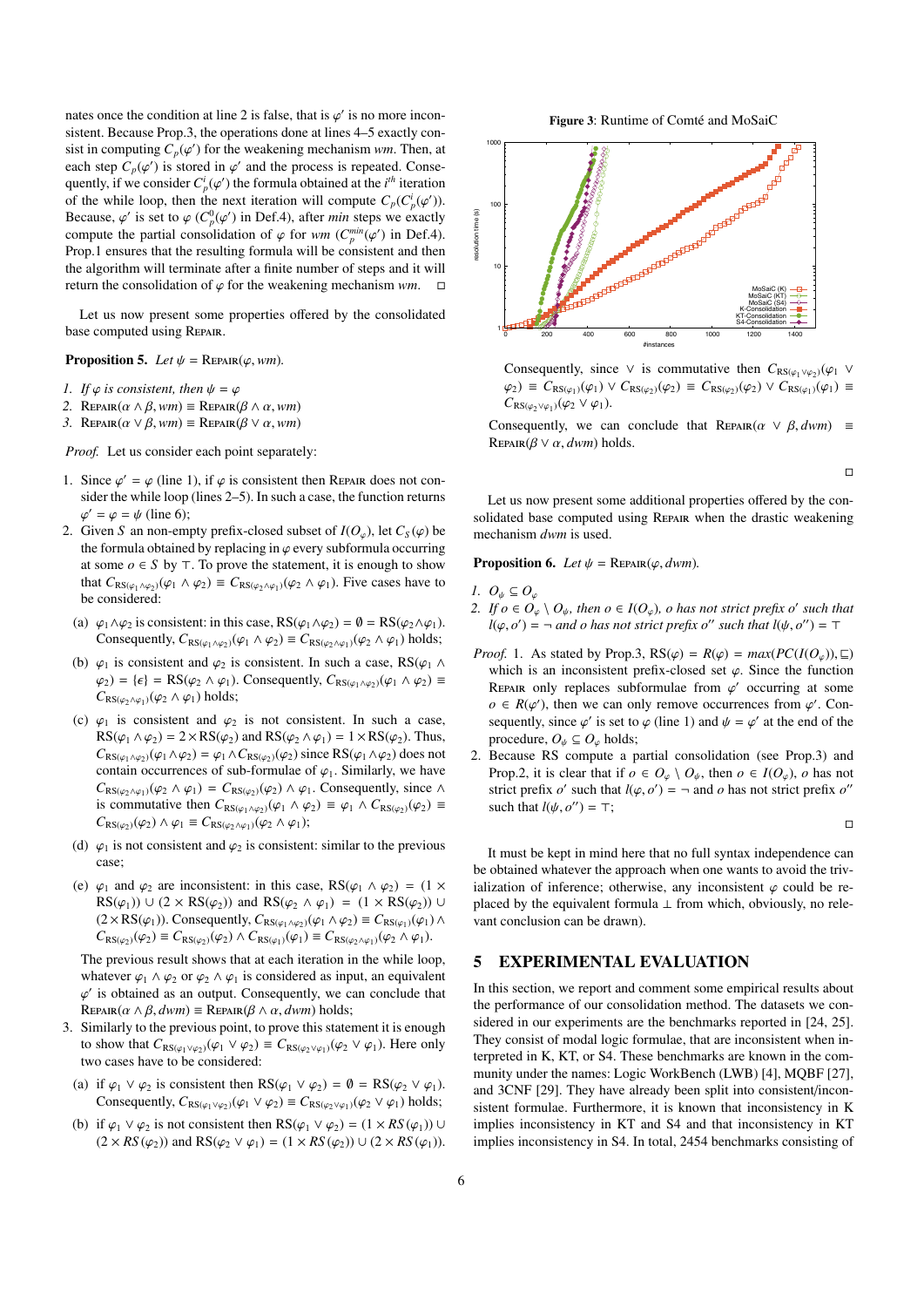Figure 4: Size of the consolidation vs. size of the input formula



inconsistent formulae in modal logic have been considered in our empirical study. The hardness of a consistency test does not only lie in the number of variables involved, but the way modalities are nested has a huge impact. For example, the MQBF family consists of formulae with only one variable, while the minimum (resp. maximum, average $\pm$ std) modal depth in the family is 19 (resp. 225, 69.2 $\pm$ 47.5).

We have developed a  $C++$  tool, called Comté (COnsolidation Modal Tool), that implements our consolidation method. <sup>6</sup> Comté can deal with any normal modal logic as long as a modal logic  $K\star$ oracle for deciding the consistency of any formula is provided. We have chosen to take advantage of MoSaiC [25, 23] as a modal logic  $K\star$  oracle. The experiments have been carried out on a Xeon 4-core, 3.3 GHz, running CentOS 7.0, with a memory limit set to 32GiB. The runtime limit was set to 900 seconds per benchmark.

Figures 3 is about the computation time required to test the Kconsistency (resp. KT-consistency, S4-consistency) of a formula using MoSaiC and to consolidate it using Comté. For each task, the number of instances (on the x-axis) that have been "solved" given an amount of time (reported on the y-axis) is reported. In general, the time needed to consolidate a formula is significantly larger than the time needed to decide the consistency of the instance.

Each dot in Figure 4 represents an instance where the x-coordinate indicates the size of the initial formula and the y-coordinate gives the size of the resulting consolidated formula. Logarithmic scales are used here for both coordinates. A dot on the diagonal means that the consolidation process did not change the formula. It can be observed that all dots are extremely close to the diagonal. This shows that in the input instances, only few inconsistencies occur and they are "far from the root" (they correspond to subformulae which occur deeply in the input). Once these subformulae are spotted and repaired, the formula becomes consistent.

The ratio between the the size of the input formula and the consolidated formulae can be viewed as an inconsistency measure, i.e., a quantity which is meant to tell how inconsistent the formula is, similarly to what has been done in [7] in the case of propositional logic (see [1, 14, 35] for more information about inconsistency measures).

The minimal ratio (*consolidated*−*size*) (*input*−*size*) is equal to 0.4491%. This means that after consolidation, recovering consistency may require the loss of much information from the input formula. However, the instances for which this minimal ratio is obtained are rare, namely the first quartile, the median value and the third quartile are respectively equal to 98.74%, 98.21% and 99.99%. This confirms the intuition that the inconsistency of the formulae considered in the experiments is typically caused by few and very small inconsistent subformulae. For



1 10 100 1000 10000 100000 1x10<sup>6</sup> 1 10 100 1000 10000 100000 1x10<sup>6</sup> MQBF 3CNF LWB-K LWB-KT LWB-S4

these cases, our consolidation approach permits to preserve a lot of information from the input. Obviously, there is no formula leading to a ratio equal to 100%, because only inconsistent formulae have been considered in the experiments.

#SubFormulas

|             | #Oracle | #Repairs | Runtime $(s)$ |
|-------------|---------|----------|---------------|
| 3CNF        | 58.32   | 42.39    | 52.61         |
| <b>MOBF</b> | 71.41   | 45.09    | 53.25         |
| $LWB-K$     | 41.26   | 18.88    | 84.07         |
| LWB-KT      | 38.74   | 21.03    | 81.54         |
| LWB-S4      | 39.95   | 25.20    | 41.09         |

Table 1: Number of calls to the consistency oracle, number of repairs and runtime for computing the consolidation (average values).

Figure 5 reports a scatter plot that gives the number of oracle calls performed by Comté (y-axis) against the number of calls that would be performed by a naive procedure that would have considered all the subformulae (x-axis). Logarithmic scales are used for both coordinates. It can be observed that all dots are way below the diagonal, which means that the computation of the consolidated formula requires with very few calls to MoSaiC. Table 1 gives additional statistics regarding the experiments.

#### 6 CONCLUSION

#Oracle calls

**Macle** call

We have presented a new approach for consolidating modal logic formulae. This approach consists in weakening some of the inconsistent subformulae of the input formula in an iterative fashion. It ensures that the the consolidated base is classically consistent. It also guarantees this base to coincide with the input when the latter is consistent. Large-scale experiments have been conducted, showing that the approach is practical for instances of reasonable sizes.

In our approach, many weakening mechanisms can be used. Though we focused on the drastic one in the experiments (for the sake of simplicity), other choices, preserving more information, could have been considered instead. For instance, a weakening mechanism suited to KT and to S4 consists in replacing in an inconsistent formula  $\varphi$  the connective occurring at  $\epsilon$  by  $\vee$  when  $l(\epsilon, \varphi) = \wedge$ , the modality occurring at  $\epsilon$  by  $\diamond$  when  $l(\epsilon, \varphi) = \Box$ , and the formula  $\varphi$ by  $\top$  otherwise. Clearly enough, this weakening mechanism is less drastic than *dwm*. A perspective for further research consists in experimenting our approach to consolidation when equipped with such weakening mechanisms in order to determine the extent to which they lead to preserve more information in practice than our approach equipped with *dwm*.